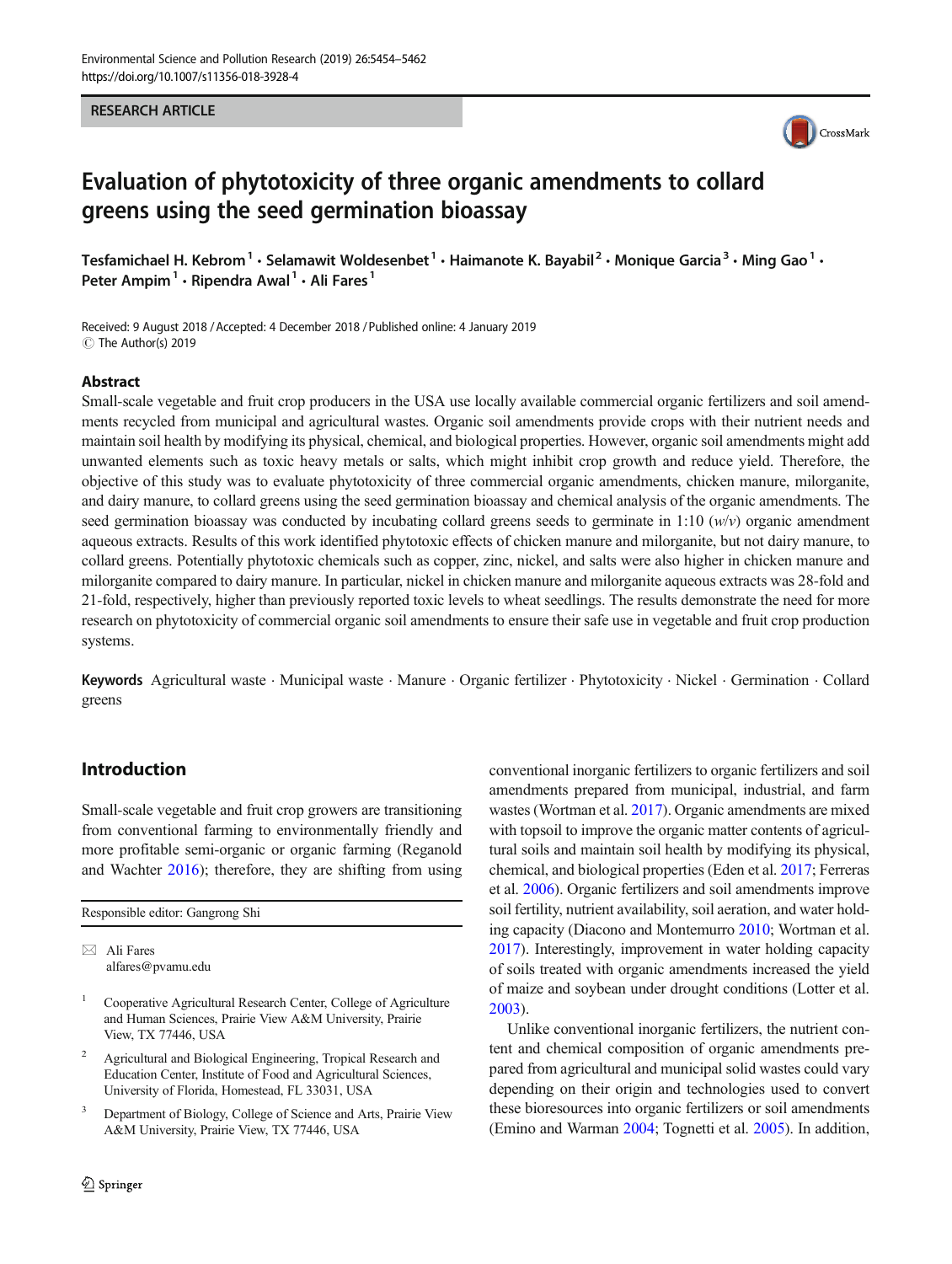<span id="page-1-0"></span>the level of nitrogen, the most limiting plant nutrient, in organic amendments is lower than in conventional inorganic fertilizers (Rigby and Smith [2014](#page-8-0)). Moreover, the nitrogen in organic fertilizers and soil amendments is slowly released to plants (Cogger et al. [2011\)](#page-8-0). Therefore, to meet nitrogen requirements of crops, organic amendments are applied at higher rates (Cogger et al. [2011](#page-8-0)). Besides nitrogen, organic amendments contain plant macro- and micronutrients including phosphorus, potassium, copper, zinc, iron, and heavy metals, such as chromium, arsenic, selenium, nickel, and salts (Alvarenga et al. [2015](#page-7-0)). With higher rates of application, some of the nutrients, heavy metals or salts in organic fertilizers and soil amendments, could reach toxic levels, inhibit crop growth, and reduce yield. Therefore, determining phytotoxicity of organic soil amendments prior to their use in agricultural soils is critical for developing sustainable small-scale semiorganic or organic crop production practices that depend on bioresources recycled from municipal, industrial, and farm wastes.

In the USA, commercial organic fertilizers and soil amendments recycled from municipal and agricultural wastes are commonly used for growing small-scale vegetable and fruit crops and ornamental plants. It is also economically feasible to use commercial organic fertilizers and soil amendments as they are easily obtained from local stores (Araji et al. [2001\)](#page-7-0). Furthermore, commercial organic fertilizers and soil amendments are ready for use and can be directly applied to agricultural soils without the need for further processing. However, their potential phytotoxic effects should be investigated in order to optimize their use in the production of horticultural crops and ornamental plants.

Phytotoxicity of organic soil amendments is evaluated using various chemical and biological approaches (Barral and Paradelo [2011](#page-8-0); Luo et al. [2018](#page-8-0)). Potentially phytotoxic substances and their levels could be identified using expensive and laborious analytical chemistry methods. However, the sensitivity of plant species to phytotoxic chemicals in organic amendments may vary. Phytotoxicity of organic soil amendments could be also due to synergetic effects when the level of each of potentially toxic chemicals is lower than it can induce toxicity (Barral and Paradelo [2011](#page-8-0); Emino and Warman [2004\)](#page-8-0). Therefore, it may not be easy to identify phytotoxicity exclusively using analytical methods. In contrast, however, less expensive and quicker bioassays (e.g., seed germination test), in conjunction with chemical analysis, could be effective in determining phytotoxicity of organic soil amendments. Germination test can be conducted by incubating seeds in aqueous extracts of organic amendments or growing plants in organic amendments with or without mixing with soils (Barral and Paradelo [2011;](#page-8-0) Emino and Warman [2004;](#page-8-0) Luo et al. [2018](#page-8-0)). Such bioassays identified phytotoxicity of soil amendments prepared from plant residues, livestock farms, and biosolids from municipal and industrial wastes.

The seed germination bioassays were also used to monitor the stability and maturity of composts (Hase and Kawamura [2012;](#page-8-0) Tiquia [2010](#page-8-0); Young et al. [2016\)](#page-8-0). During composting, bacteria degrade the organic matter in the composted material. A compost is characterized as stable when it is relatively more resistant to further decomposition and mature when the phytotoxic compounds produced during the decomposition process such as ammonia disappear (Bernal et al. [2009;](#page-8-0) Komilis [2015\)](#page-8-0). Stable and mature composts are applied to agricultural soils. However, heavy metals and salts from the original composted materials that are not eliminated during composting could be toxic to plants. Although commercial organic soil amendments could be stable and mature, they may contain phytotoxic substances from the original material that adversely affect crop growth and reduce yield. Therefore, we investigated the phytotoxicity of three commercial organic soil amendments commonly used in the USA (chicken manure, milorganite, and dairy manure) using a seed germination bioassay.

A widely used germination test protocol for identifying phytotoxicity is incubation of seeds to germinate in 1:10 (w/ v) compost aqueous extracts (reviewed by Luo et al. [2018\)](#page-8-0). Either monocot or eudicot seeds can be used for the germination test (Barral and Paradelo [2011](#page-8-0); Luo et al. [2018](#page-8-0)). Therefore, we conducted seed germination bioassay by incubating collard greens (Brassica oleracea L. Acephala group) seeds in aqueous extracts of chicken manure, milorganite, and dairy manure. Furthermore, we analyzed the chemical properties and composition of the aqueous extracts. Our studies identified phytotoxicity of chicken manure and milorganite to collard greens possibly due to higher levels or synergetic effects of micronutrients, salts, and heavy metals.

# Materials and methods

#### Seed germination bioassay

Phytotoxicity of commercial organic fertilizers and soil amendments was investigated in Petri dishes by incubating collard greens seeds with aqueous extracts of milorganite (Milorganite), granulated and dehydrated chicken manure (Medina), and composted dairy manure (Black Kow). Milorganite (Milwaukee Organic Nitrogen) is prepared from heat-dried microbes that digested municipal and industrial wastes from Milwaukee Metropolitan Sewerage District (MMSD) (Archer [2007\)](#page-7-0). Milorganite can be used as a soil amendment and fertilizer for the production of diverse crops (Cogger et al. [2011\)](#page-8-0). According to the label on the packaging materials, the nitrogen contents of milorganite, chicken manure, and cow manure is 6%, 3%, and 0.5%, respectively, which were validated in our lab by analyzing samples from these organic amendments using inductive coupled plasma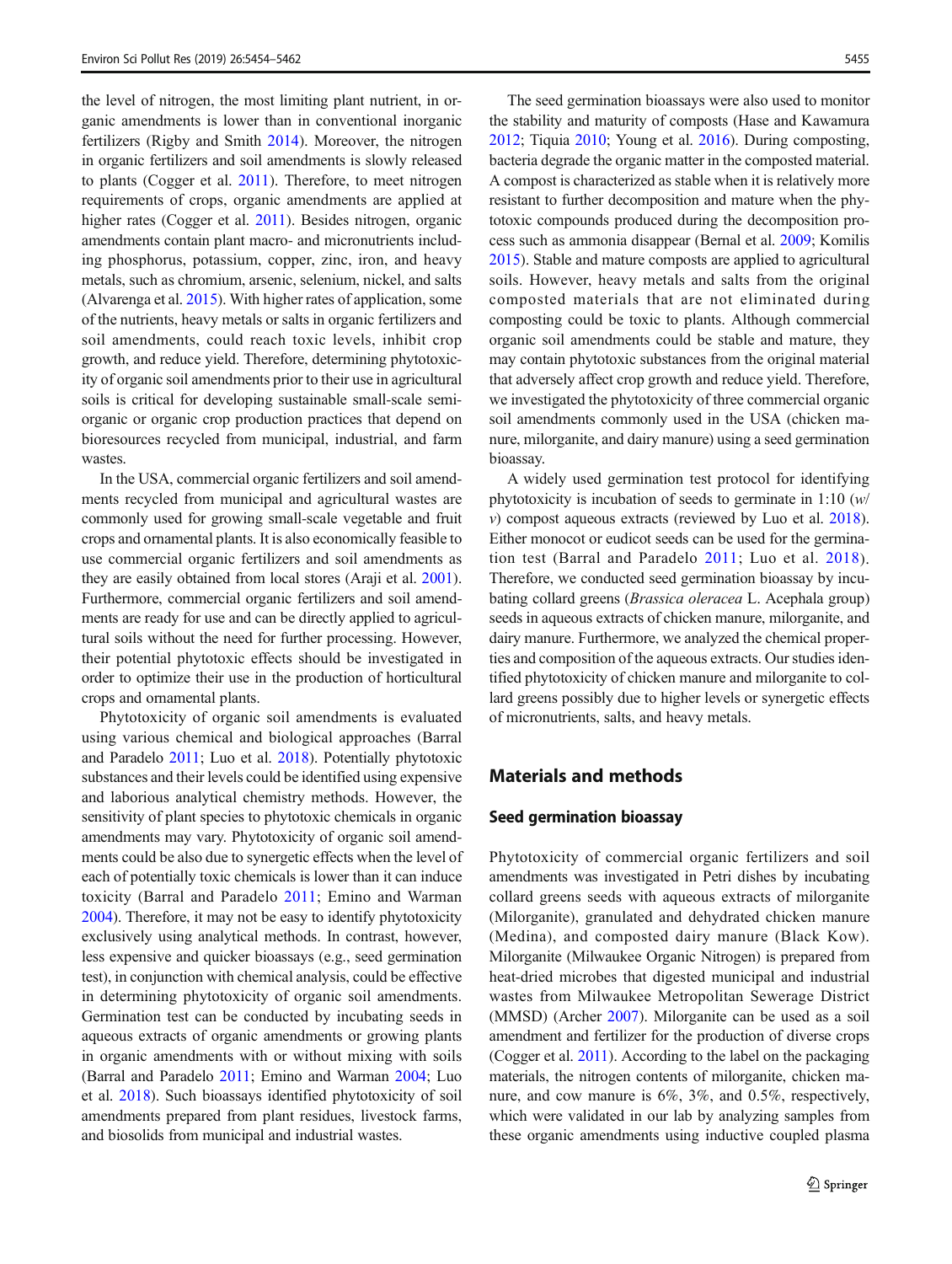optical emission spectrometer (Agilent ICP-5100) working with both radial and axial view and C, H, N, and S content using elementar vario Macro tube.

To conduct seed germination bioassay, fresh aqueous extracts (1st extract) were prepared by shaking 1 g of milorganite, chicken manure, or dairy manure with 10 ml of deionized water (1:10  $w/v$ ) on a rotary shaker for 1 h. The solutions were centrifuged at  $5000g$  for 15 min, and then filtered through 0.8-μm membrane filter. A range of dilutions of the aqueous extracts using deionized water as diluent was prepared. Commercial collard greens seed variety Tiger (F1) was obtained from a seed company (Johnny's Selected Seeds). Ten collard greens seeds were set to germinate on Whatman filter paper wetted with 4 ml aqueous extracts or deionized water (control) in 100-mm-diameter and 25-mm-height Petri dishes (Fisher Scientific) incubated at 25 °C. After 3 days, the number of germinated seeds and the radicle length of each germinated seed were documented. A seed with a radicle length of at least 2 mm was considered as germinated. A second round of aqueous extracts (2nd extract) were prepared by adding 10 ml deionized water to the residues from the first aqueous extract preparations (1st extract), incubated for 1 h on a rotary shaker, centrifuged at 5000g for 15 min, and then filtered through 0.8-μm membrane filter. Germination tests were conducted by incubating ten collard greens seeds with a range of dilutions of the second aqueous extracts. After 3 days, the number of germinated seeds with radicle length at least 2 mm and the radicle length of each germinated seed were documented. The whole experiment including preparation of fresh aqueous extracts and germination test was repeated four times, and the results were analyzed by determining the relative seed germination (RSG), relative radicle growth (RRG), and germination index (GI) as shown below:

$$
RSG = \frac{\text{Number of germinated seeds in aqueous extract}}{\text{Number of germinated seeds in deionized water (control)}} \times 100\%
$$

 $RRG =$  Radicle length of germinated seeds in aqueous extracts  $RRG =$  Radicle length of germinated seeds in deionized water (control)  $\times$  100%

 $GI = RSG \times RRG \times 100\%$ 

### Chemical analysis of organic fertilizers and soil amendments

The chemical properties and composition of the first and second aqueous extracts of chicken manure, milorganite, and dairy manure were analyzed using pH meter (accumet AB15), electrical conductivity (EC) meter (Milwaukee MW 802), and an ICP-OES. Heavy metals and plant macro- and micronutrients analyzed include arsenic (As), chromium (Cr), cadmium (Cd), mercury (Hg), copper (Cu), nickel (Ni), lead (Pb), selenium (Se), zinc (Zn), boron (B), iron (Fe), sodium (Na), and phosphorus (P). Calibration standards for the ICP-OES analysis were prepared from single elements (P, Na, Fe, and B) (Sigma) and pre-mixed elements (As, Cd, Cr, Cu, Mn, Ni, Hg, Pb, Se, and Zn) (Agilent) diluted with  $1\%$  HNO<sub>3</sub>. All reagents were analytical grade or better. The analysis was conducted on three independently prepared first and second aqueous extracts of chicken manure, milorganite, and dairy manure as described above.

## Effect of sodium salt on the germination and radicle growth of collard greens seeds

The effect of sodium salts on the germination and radicle growth of collard greens seeds was investigated using sodium chloride (NaCl) solution. A  $20,000$  ppm Na<sup>+</sup> stock solution was prepared by dissolving 2.54 g NaCl in 50 ml deionized water. The amount of  $Na<sup>+</sup>$  in the stock solution was confirmed using ICP-OES. A range of NaCl dilutions were prepared from the stock solution containing from 50 to 10,000 ppm Na<sup>+</sup> in deionized water to a final volume of 4 ml and used in germination test in Petri dishes using the same method as described for the aqueous extracts of chicken manure, milorganite, and dairy manure.

#### Statistical analysis

The number of germinated seeds and the average radicle length in each of the four biological replicates were determined. The RSG, RRG, and GI of each biological replicate were calculated using the equations shown in the "[Seed ger](#page-1-0)[mination bioassay](#page-1-0)" section of the materials and methods. The results reported in this paper are mean GI, RSG, and RRG of the four biological replicates, and the error bars are standard error of the mean (SE) calculated using the equation  $SE = SD/$  $\sqrt{N}$ , where SD is standard deviation of the means, and N is the number of biological replicates. The physical properties and chemical analysis results reported in this paper were also analyzed similarly.

## Results

## Germination of collard greens in chicken manure, milorganite, and dairy manure aqueous extracts

The seed germination bioassay identified potential phytotoxic effects of chicken manure and milorganite, but not dairy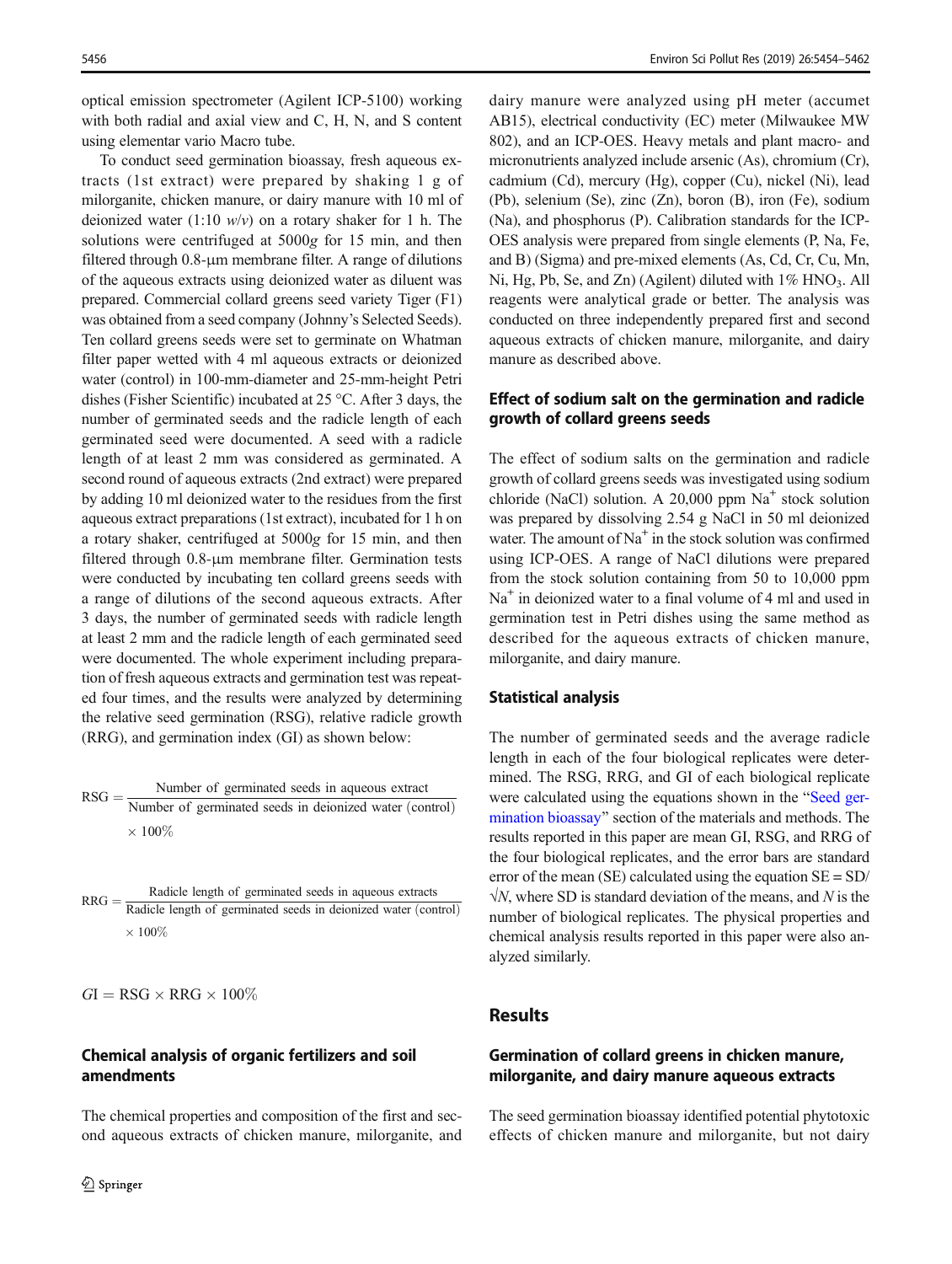<span id="page-3-0"></span>manure, to collard greens. As shown in Fig. 1, the germination index (GI) in 100% chicken manure and milorganite first aqueous extracts was 1.9% and 0%, respectively. The results indicate strong phytotoxicity of chicken manure and milorganite to collard greens. We hypothesized that the observed phytotoxicity could be due to soluble substances in the original material or phytotoxic by-products during the conversion of poultry farm and municipal wastes into chicken manure and milorganite, respectively, that could be washed away in the first extract. Therefore, we conducted germination test by incubating collard greens seeds in an aqueous extract (2nd extract) prepared by adding 10 ml of deionized water to residue from the first aqueous extract preparations. The GI in 100% chicken manure and milorganite second aqueous extracts was 2.6% and 14.3%, respectively (Fig. 1a and b). The results indicate the phytotoxic substances in chicken manure and milorganite might not be easily removed by leaching. The GI at 12.5% dilution in the first extract of chicken manure was not different from the control and significantly reduced in 25% aqueous extract compared to control (Fig. 1a). The results indicate the phytotoxic substances act in a concentration dependent manner. The GI in milorganite at 12.5% dilution was about 40.5% indicating phytotoxic effects of milorganite



extracts of chicken manure (a), milorganite (b), and dairy manure (c). GI was calculated from four independent experiments. Data are mean  $\pm$  SE,  $N = 4$ 

even at low dilution rates (Fig. 1b). Dairy manure appears to be free of phytotoxic effects (Fig. 1c). In fact, at 12.5% dilution, the GI in the first extract was 139% of the control indicating a stimulating effect of dairy manure at lower application rates (Fig. 1c). Interestingly, the GI at 12.5% dilution in the second extract of dairy manure was 71% of the control indicating mild phytotoxic effect. The GI in the 25% dilution was reduced from 105% of the control in the first extract to 83% of the control in the second extract. However, there was no difference in the GI between the first extract and the second extract when the seeds were incubated to germinate in 50% and 100% aqueous extracts. It appears that at lower dilution rates in the second extract, the stimulating effect of dairy manure disappeared resulting in mild phytotoxicity.

In addition to GI, we analyzed the relative seed germination (RSG) and relative radicle growth (RRG) to see the effect of chicken manure, milorganite, and dairy manure aqueous extracts specifically on seed germination and root growth of collard greens. Both RSG and RRG were improved in 100% chicken manure and milorganite second aqueous extracts compared to the level in the first aqueous extracts, with more improvement in RSG than RRG (Fig. [2](#page-4-0)). The RSG in dairy manure first and second aqueous extracts in all dilutions were similar and comparable to the RSG in the control (Fig. [2](#page-4-0)e). The RRG in 25%, 50%, and 100% dairy manure first and second aqueous extracts were also comparable to the RRG in the control. Whereas the RRG in 12.5% dairy manure first aqueous extract was higher than the RRG in second aqueous extract and also in the control (Fig. [2f](#page-4-0)). Therefore, the stimulation of GI in 12.5% dairy manure first aqueous extract (Fig.1) was exclusively due to an increase in RRG.

# Chemical properties and composition of aqueous extracts of chicken manure, milorganite, and dairy manure

To identify phytotoxic factors in chicken manure and milorganite, we analyzed the chemical properties and composition of the aqueous extracts used in the seed germination bioassay. As shown in Table [1,](#page-4-0) the pH in both chicken manure and dairy manure was comparable and alkaline, and slightly increased in the second extract compared to the first extract. However, seed germination and radicle growth were inhibited in chicken manure aqueous extracts, but not in dairy manure aqueous extracts. The pH of milorganite aqueous extracts was 6.2 and 6.7 in the first extract and second extract, respectively. Differential response of collard greens seed germination under similar pH as in chicken manure and dairy manure and an increase in GI in milorganite from the first extract (0%) to the second extract (14%) with little change in pH indicate phytotoxicity of chicken manure and milorganite is not related to their pH.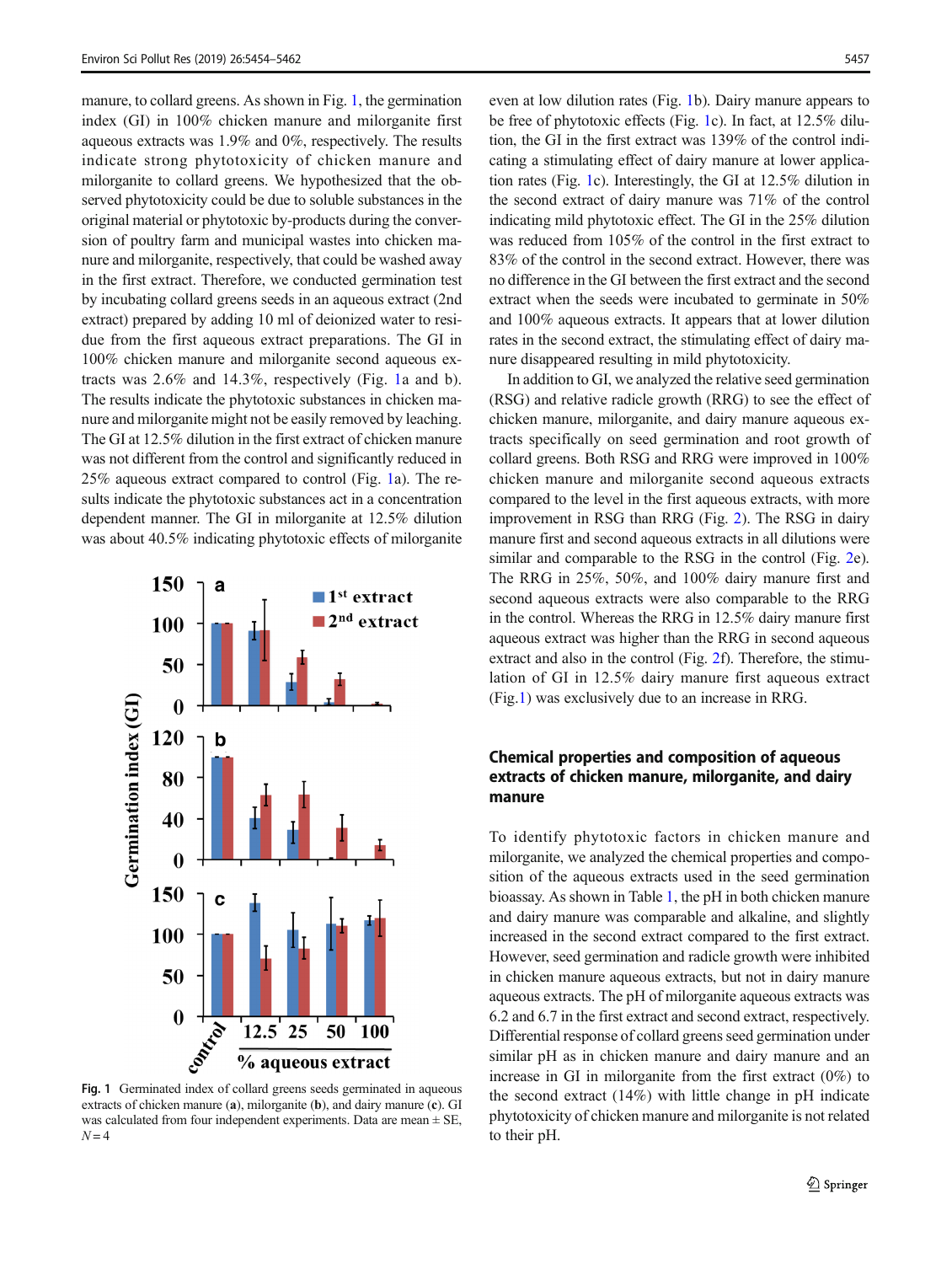<span id="page-4-0"></span>Fig. 2 Relative seed germination (RSG) and relative radicle (root) growth (RRG) of collard greens in aqueous extracts of chicken manure (**a** and **b**), milorganite (**c** and d), and dairy manure (e and f). Data are mean  $\pm$  SE,  $N = 4$ 



Electrical conductivity measurements are used to determine the level of salts in soil (He et al. [2012\)](#page-8-0). A higher electrical conductivity indicates higher level of salts in a solution (Visconti et al. [2010](#page-8-0)). The electrical conductivity of the first extract of chicken manure was 8.1 mS/cm and decreased to 2.9 mS/cm in the second aqueous extract (Table 1). In milorganite, the EC in the first extract was about 2.3 mS/cm and reduced to about 0.6 mS/cm in the second extract, and in dairy manure, the EC was reduced from 0.4 mS/cm in the first extract to 0.1 mS/cm in the second extract. Although the EC in the second aqueous extracts of chicken manure and milorganite was reduced significantly, the GI in 100% aqueous extracts improved only slightly (Fig. [1](#page-3-0)).

Chemical analysis of the aqueous extracts of chicken manure, milorganite, and dairy manure might help identify potentially phytotoxic compounds. In general, the levels of most of the elements analyzed were higher in aqueous extracts of chicken manure followed by milorganite, while dairy manure had the lowest (Fig. [3](#page-5-0)). The average sodium ion  $(Na^+)$  content of the first aqueous extracts of chicken manure, milorganite,

Table 1 Electrical conductivity (EC) and pH of the first and second aqueous extracts of chicken manure, milorganite, and dairy manure. Data are mean  $\pm$  SD;  $N = 3$  independently prepared aqueous extracts

|                | pH |                                                     | $EC$ (mS/cm) |  |
|----------------|----|-----------------------------------------------------|--------------|--|
|                |    | 1st extract 2nd extract 1st extract 2nd extract     |              |  |
| Chicken manure |    | $8.0 + 0.09$ $8.3 + 0.51$ $8.1 + 0.14$ $2.9 + 0.12$ |              |  |
| Milorganite    |    | $6.2 + 0.04$ $6.7 + 0.16$ $2.1 + 0.06$ $0.6 + 0.02$ |              |  |
| Dairy manure   |    | $8.4 + 0.19$ $8.8 + 0.36$ $0.4 + 0.01$ $0.1 + 0.01$ |              |  |

and dairy manure was 442.2 parts per million (ppm), 63 ppm, and 36.3 ppm, respectively (Fig.  $3$ ). The level of Na<sup>+</sup> in the second aqueous extracts of chicken manure, milorganite, and dairy manure was 129.2 ppm, 17.2 ppm, and 10.2 ppm, respectively. The level of  $Na<sup>+</sup>$  in the aqueous extracts was consistent with their EC values, highest in chicken manure and lowest in dairy manure (Table 1). The reduction in  $Na<sup>+</sup>$  from the first extract to the second extract (Fig. [3](#page-5-0)a and b) was also consistent with similar patterns of reduction in EC (Table 1). However, as with EC, although the level of  $Na<sup>+</sup>$  in the chicken manure was reduced from the first to the second extract, the GI in 100% in the second extract improved only slightly.

Plant micronutrients such as copper (Cu), zinc (Zn), and iron (Fe) were relatively higher in chicken manure than in milorganite and dairy manure aqueous extracts (Fig. [3](#page-5-0)). Fe was higher in chicken manure followed by dairy manure and milorganite. It is unlikely that the low GI in 100% chicken manure first aqueous extract is due to Fe because the higher level of Fe in dairy manure compared to the level in milorganite did not affect seed germination and root growth of collard greens. The amount of Cu, Zn, and B was relatively higher in chicken manure. The amount of heavy metals and micronutrients was significantly reduced in the second aqueous extracts (Fig. [3b](#page-5-0), d, and f). As shown in Table [2,](#page-5-0) the percentage reduction ranged from about 25% for Cr in chicken manure to more than 70% for Cu, Zn, and Na. The patterns of reduction in milorganite were similar to those in chicken manure. Interestingly, while the level of Fe in chicken manure was reduced from 13.9 ppm in the first extract to 5.7 ppm in the second extract, the level of Fe in dairy manure was reduced from 6.0 ppm in the first extract to 4.6 ppm in the second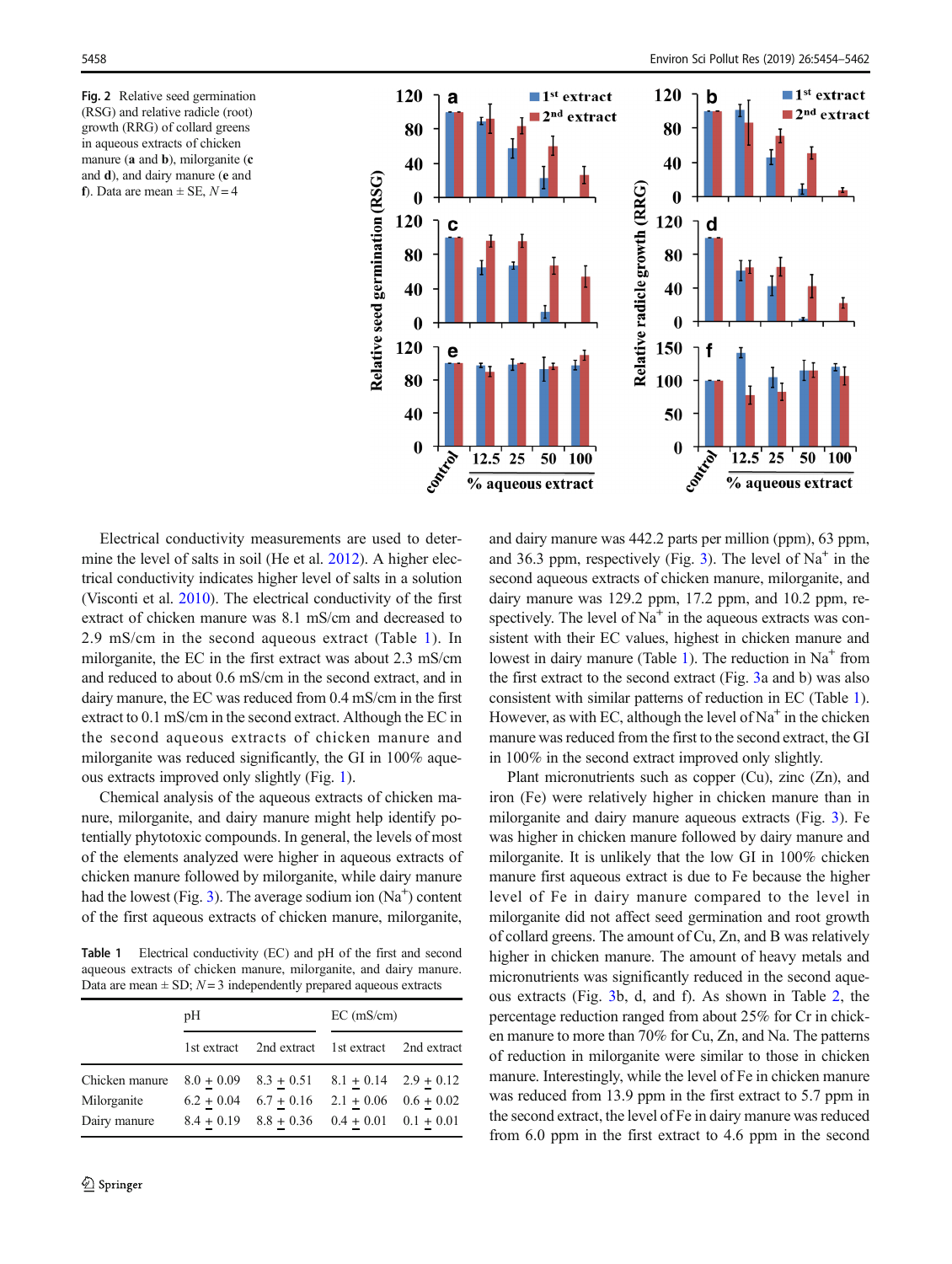<span id="page-5-0"></span>

Fig. 3 Elemental composition in the first aqueous extracts (upper panel:  $a, c, e$ ) and second aqueous extracts (lower panel: b, d, f) of chicken manure, milorganite, and dairy manure. Data are means  $\pm$  SE,  $N=3$  independently prepared aqueous extracts

extract. Potentially toxic heavy metals including arsenic (As), chromium (Cr), and nickel (Ni) were present in chicken manure and milorganite aqueous extracts (Fig. 3e). The higher level of Ni in chicken manure and milorganite aqueous extracts compared to dairy manure suggests that the phytotoxic effect could be due to Ni. The low level or below the detection level of heavy metals such as Hg and Pb in the organic amendments could be due to regulation on the use and disposal of such hazardous substances in agricultural and municipal wastes (Jain et al. [2005\)](#page-8-0). Elements such as Cd and Pb, which were already very low in the first aqueous extract of chicken manure, reduced by about 100% or they were below the detection limit in the second extract.

Table 2 Percentage reduction or increase (indicated by asterisks) of heavy metals, plant macro- and micronutrients in the second aqueous extracts of chicken manure, milorganite, and dairy manure compared to the first aqueous extracts

| Elements | Chicken manure | Milorganite | Dairy manure |
|----------|----------------|-------------|--------------|
| Na       | 70.8           | 72.6        | 71.9         |
| P        | 36.2           | 43.0        | 29.4         |
| Cu       | 71.6           | 66.7        | 0.0          |
| Zn       | 73.7           | 60.6        | $92.5*$      |
| B        | 63.1           | 32.5        | 10.6         |
| Fe       | 58.9           | 29.4        | 22.4         |
| As       | 46.3           | 4.8         | 31.3         |
| Cd       | 100.0          | 0.0         | 100.0        |
| Cr       | 25.0           | 39.6        | 5.6          |
| Hg       | 0.0            | 0.0         | 0.0          |
| Ni       | 74.3           | 65.9        | $25.0*$      |
| Pb       | 100.0          | 0.0         | 100.0        |
| Se       | 0.0            | 8.1         | 100.0        |

## Effect of sodium salts on the germination of collard greens seeds

Seed germination and seedling growth are inhibited in soils with high salts (Hakim et al. [2010](#page-8-0); Hanin et al. [2016;](#page-8-0) Ibrahim [2016\)](#page-8-0). It is possible that the high level of salts in chicken manure indicated by higher EC  $(8.1 \text{ mS/cm})$  and  $\text{Na}^+$ (442.2 ppm and 129.2 ppm in the 1st and 2nd aqueous extracts, respectively) could result in the inhibition of seed germination and radicle growth (Table [1](#page-4-0), Fig. 3a). Therefore, we conducted germination test in a series of sodium chloride (NaCl) solutions containing from 50 to 10,000 ppm  $Na<sup>+</sup>$  to determine the sensitivity of collard greens seed germination to sodic salts. The germination and radicle growth of collard greens seeds incubated in NaCl containing 50 to 1000 Na+ were not different from the control (Fig. [4](#page-6-0)). The effect of NaCl on seed germination was observed at  $5000$  Na<sup>+</sup> ppm, in particular the radicle growth was suppressed. The germination of collard greens seeds was inhibited at  $10,000$  Na<sup>+</sup> ppm.

## **Discussion**

Commercial soil amendments prepared by composting industrial, municipal, and agricultural wastes using appropriate technologies could be alternative sources of organic fertilizers by organic or semi-organic crop growers. Regulations for organic soil amendments recycled from municipal and agricultural wastes are developed with a focus on potential hazards to human health and the environment while largely ignoring quality of organic amendments as a fertilizers and their toxicity to crop plants (Cesaro et al. [2015;](#page-8-0) Rigby et al. [2016\)](#page-8-0). Therefore, phytotoxicity of commercial organic fertilizers and soil amendments should be investigated prior applying to agricultural soils to reduce risk to crops. In this study, we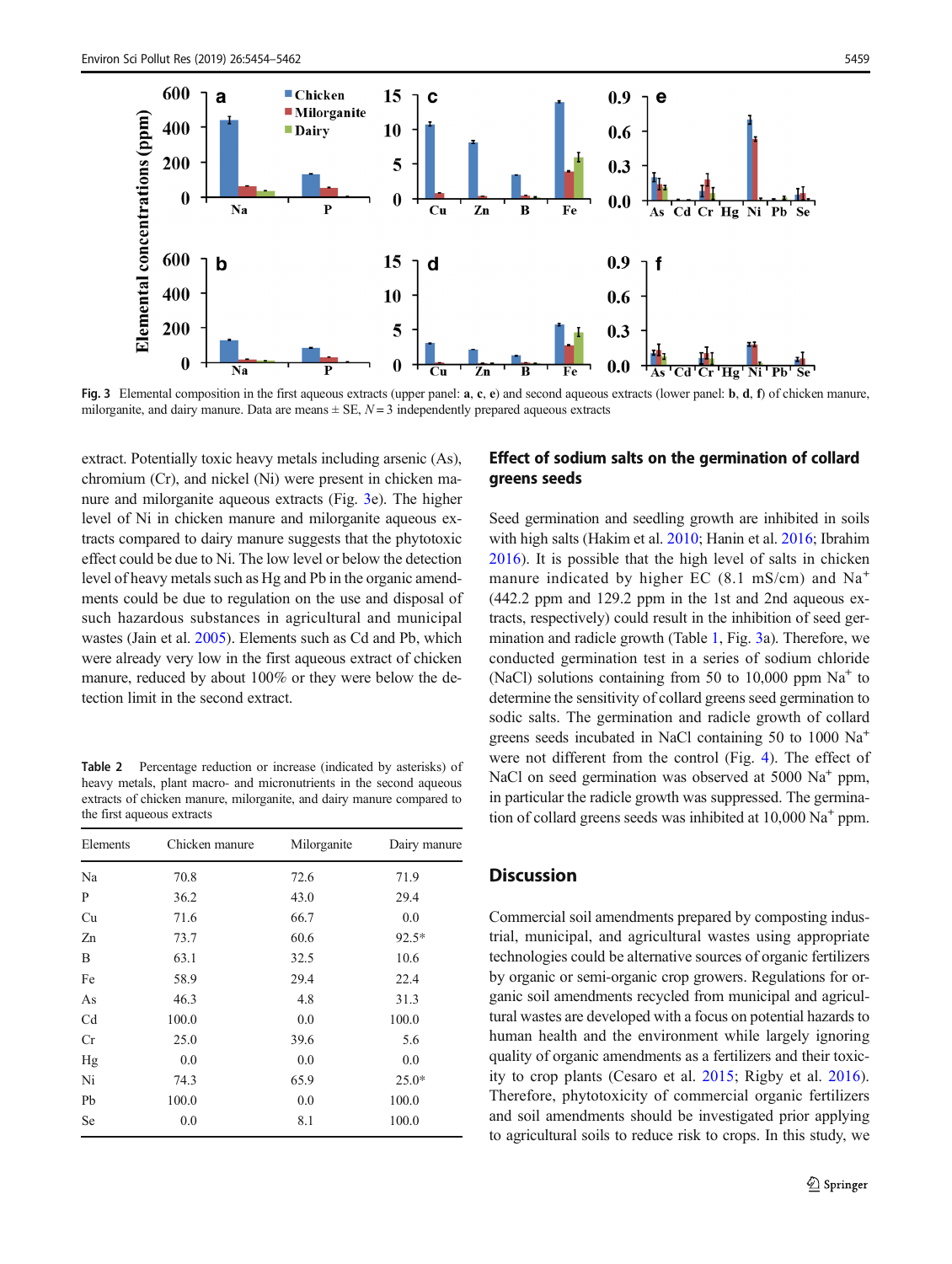<span id="page-6-0"></span>

Fig. 4 Relative seed germination (a) and relative radicle (root) growth (b) of collard greens seeds in sodium chloride solution. Data are mean ± SE,  $N = 3$ 

investigated phytotoxicity of three commercial organic fertilizers and soil amendments commonly used in the USA (chicken manure, milorganite, and dairy manure), using the seed germination bioassay and analyzing chemical properties and composition of their aqueous extracts.

Germination index (GI) is commonly used to determine phytotoxicity of compost (Luo et al. [2018](#page-8-0)). A GI greater than 80% indicates that the compost is free of phytotoxicity, whereas a GI below 80% indicates potential phytotoxicity of compost to crops and a GI below 50% indicates high phytotoxicity (Barral and Paradelo [2011\)](#page-8-0). The GI of collard greens seeds incubated in 100% aqueous extracts of chicken manure and milorganite was close to zero indicating strong phytotoxicity of these organic amendments. The GI at 25% dilution of aqueous extracts of chicken manure and milorganite was less than 80%. The results confirm the strong phytotoxicity of these two organic amendments to collard greens and possibly to other crops. Leaching the soil with irrigation water or after natural rainfall after application of organic amendments containing water-soluble toxic chemicals may reduce salinity and phytotoxicity (Kuepper [2003](#page-8-0)). It is also possible that some of the composting by-products such as organic acids could be washed away following irrigation or natural rainfall. To explore if this is possible with chicken manure and milorganite, we investigated the effect of second aqueous extracts, prepared by adding deionized water to the residues from the first aqueous extract preparations, on the germination of collard greens seeds. The GI in 100% of the second extract was slightly improved, but it was still below 50% (Fig. [1](#page-3-0)). Our results suggest that the phytotoxic chemicals in chicken manure and milorganite are slowly released into the solution and might not be easily removed by leaching of the soil during irrigation operations following their application.

The phytotoxicity of an organic amendment could be due to its effect on seed germination or root growth or both (Emino and Warman [2004](#page-8-0); Tiquia et al. [1996\)](#page-8-0). Understanding the contribution of each is important in developing strategies to reduce or eliminate the effect of organic amendments on seedling establishment. For example, if the phytotoxic effect is on germination and subsequent growth is not affected, seeds could be germinated in growth media in nurseries without adding organic amendments, and then, the seedlings can be transplanted to fields with soils amended with organic fertilizers. Analysis of the seed germination and root growth results indicate that the phytotoxic effects of chicken manure and milorganite were on both seed germination and root growth. However, root growth was more inhibited than seed germination. In fact, at 25% milorganite second aqueous extract, the seed germination was not affected while root growth was inhibited (Fig. [2](#page-4-0)c and d).

Dairy manure aqueous extracts did not affect the seed germination or root growth of collard greens indicating dairy manure could be free of toxic chemicals. Interestingly, when the seeds were incubated with 12.5% aqueous extracts of dairy manure, the GI was 139% of the control specifically due to enhanced growth of the radicle. The high GI indicates the stimulating effect of chemicals present in the dairy manure aqueous extracts (Moldes et al. [2007](#page-8-0)). However, this stimulatory effect of dairy manure was not only absent in the second extract but also the GI was less than 80%. In the second extract of dairy manure, either the stimulant was reduced or the inhibitor was increased or both. The results suggest that the balance between growth stimulants and inhibitors in the organic amendments could determine seed germination and seedling development. Therefore, identifying chemicals in organic amendments that stimulate or inhibit seed germination could help to develop ways to improve the usefulness of recycled organic amendments in agriculture. Furthermore organic amendments that do not have phytotoxic effect on seed germination can have an effect at later stages of plant growth when the amount of inhibitors released from the organic amendments increase. Therefore, while our results indicate that dairy manure might not be phytotoxic to collard greens and other crops, additional studies are needed to make conclusions. For example, increasing incubation and shaking time during the preparation of the aqueous extracts from 1 h used in the current experiment to 24 or 48 h or longer might be useful to confirm if dairy manure does not contain potentially phytotoxic chemicals.

Seed germination and seedling growth are sensitive to soil salinity (Bajji et al. [2002;](#page-8-0) Hakim et al. [2010;](#page-8-0) Houle et al. [2001\)](#page-8-0). The sodium-ion level in chicken manure was higher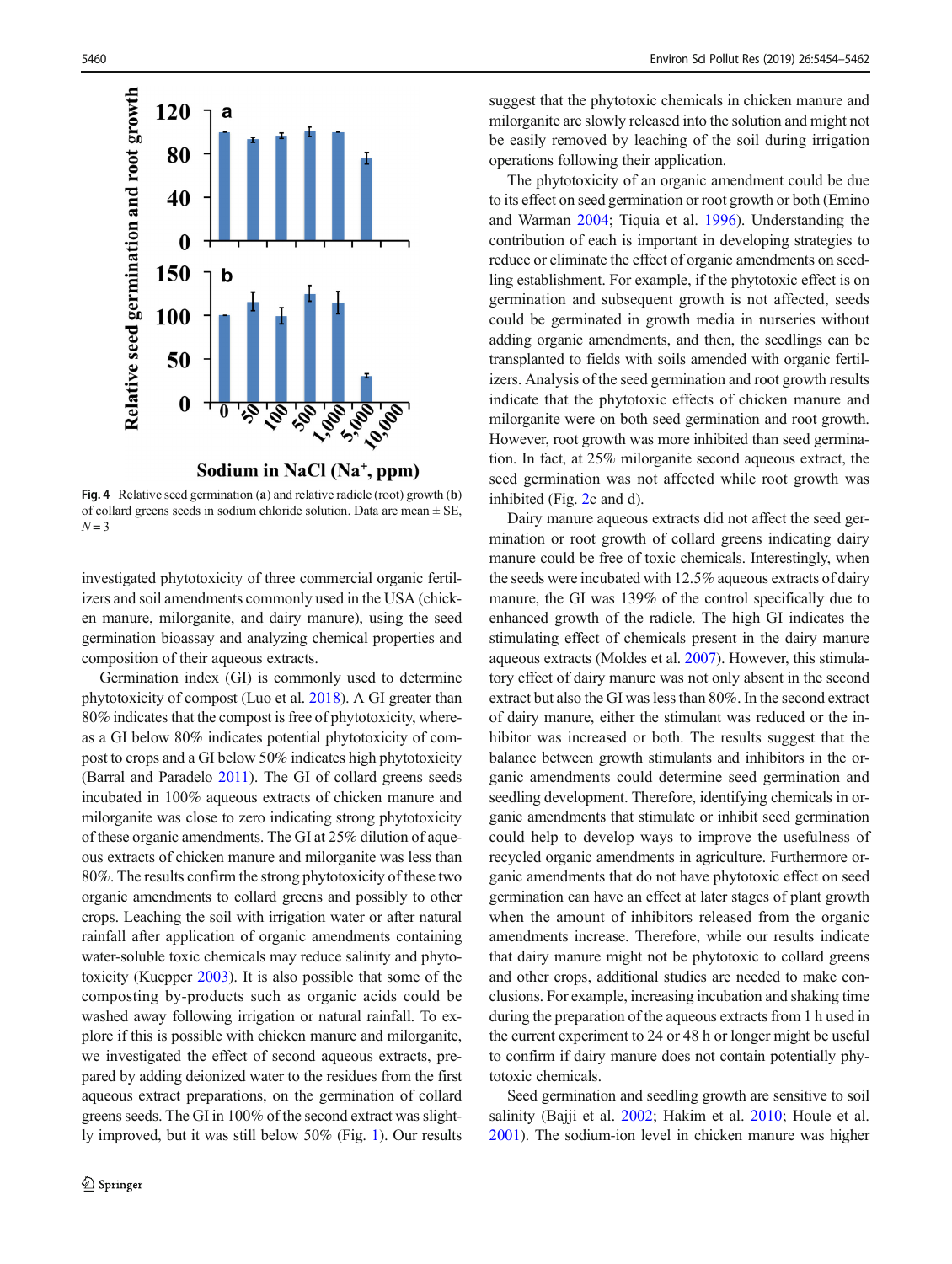<span id="page-7-0"></span>than in milorganite or dairy manure, but collard greens seeds germinated at much higher levels of Na<sup>+</sup>. In addition, the level of sodium in chicken manure was significantly reduced from the first extract to the second extract, but phytotoxicity was only slightly reduced. It is possible that while salts in the organic amendments can contribute to their phytotoxic effects, the phytotoxicity in chicken manure and milorganite might not be exclusively due to salts as significant reduction in EC and salt from the first to the second extract did not significantly reduce or eliminate phytotoxicity.

Potentially toxic micronutrients and heavy metals identified in chicken manure and milorganite include Cu, Zn, Ni, As, and Cr. The high level of Cu and Zn in chicken manure might be due to the use of these two metals in poultry diet to protect chickens from disease and improve productivity (Bolan et al. [2010](#page-8-0); Yazdankhah et al. [2014](#page-8-0)). Paradelo et al. [\(2010\)](#page-8-0) identified phytotoxic effects of 10 mg/L Cu solution, which is equivalent to 10 ppm, on the germination of cress and barley. In the current study, the level of Cu in the first aqueous extracts of chicken manure was 10.8 ppm, which is comparable to the level of Cu that induced phytotoxicity in cress and barley seeds. However, the reduction in the level of Cu to 3.1 ppm in the second aqueous extract of chicken manure was not associated with elimination of phytotoxicity. The level of Zn phytotoxic to cress and barley was higher than 50 mg/ L (Paradelo et al. [2010\)](#page-8-0), which is sixfold higher than the level in chicken manure aqueous extracts in the current study. Therefore, it is unlikely that phytotoxicity of chicken manure could be due to Cu or Zn.

Ni is a micronutrient essential for plant growth at very low concentration, but could be toxic to germinating seeds when present at higher level (Seregin and Kozhevnikova [2006](#page-8-0)). As low as 25-μg/L nickel, which is equivalent to 0.025 ppm, in a hydroponic nutrient solution reduced the growth of wheat seedlings (Parlak [2016](#page-8-0)). The level of Ni in the first aqueous extracts of chicken manure and milorganite was 0.7 ppm (28 fold) and 0.53 ppm (21-fold), respectively, higher than the level of Ni phytotoxic to wheat seedlings as reported by Parlak [\(2016\)](#page-8-0). Therefore, phytotoxicity of chicken manure and milorganite could be due to Ni. Interestingly, a combination of Ni and NaCl was more toxic to Indian mustard (Brassica juncea) growth than either Ni or NaCl on its own (Yusuf et al. [2012](#page-8-0)). Therefore, the strong phytotoxicity of chicken manure and milorganite may not be exclusively due to Ni; it can be also due to synergetic effect of Ni and several other heavy metals and salts (Barral and Paradelo [2011](#page-8-0); Emino and Warman [2004\)](#page-8-0). It is also possible that other chemicals that were not analyzed in this study could potentially be responsible for the phytotoxic effects of milorganite and chicken manure. The impact of such chemicals is likely to be even more with milorganite due to the fact that it is prepared from heat-dried microbes that digested municipal wastes (Archer 2007), and thus, organic by-products such as

phenols and organic acid could be responsible for its phytotoxic effects.

## Conclusion

Commercial scale conversion of municipal and agricultural wastes into organic soil amendments provides solutions to the growing demand of semi-organic or organic farmers for organic soil amendments and appropriate management of pollutions. Commercial organic fertilizers and soil amendments might pose little concern for human health and the environment. However, using widely accepted method for determining phytotoxicity of compost to crops, we identified strong phytotoxicity of commercial chicken manure and milorganite to collard greens. We also identified a higher level of potentially phytotoxic chemicals such as Ni and sodic salts in the aqueous extracts of chicken manure and milorganite. It is possible that there may be additional phytotoxic chemicals that this study did not address. In addition, there is variation in the degree of tolerance of crops species to phytotoxic levels of micronutrients, salts, and heavy metals. Therefore, further studies of phytotoxicity of commercial organic fertilizers and soil amendments are needed for developing strategies for their safe use in semi-organic or organic vegetable and fruit crop production systems.

Acknowledgments We would like to thank Robert Douglas, Leona Edegbe, Asja Jackson, and Kedist Teshome for their help with the experiments. The United States Department of Agriculture-National Institute of Food and Agriculture (USDA-NIFA) Evans-Allen funds at Prairie View A&M University supported this work.

Open Access This article is distributed under the terms of the Creative Commons Attribution 4.0 International License (http:// creativecommons.org/licenses/by/4.0/), which permits unrestricted use, distribution, and reproduction in any medium, provided you give appropriate credit to the original author(s) and the source, provide a link to the Creative Commons license, and indicate if changes were made.

Publisher's Note Springer Nature remains neutral with regard to jurisdictional claims in published maps and institutional affiliations.

### References

- Alvarenga P, Mourinha C, Farto M, Santos T, Palma P, Sengo J, Morais MC, Cunha-Queda C (2015) Sewage sludge, compost and other representative organic wastes as agricultural soil amendments: benefits versus limiting factors. Waste Manag 40:44–52
- Araji AA, Abdo ZO, Joyce P (2001) Efficient use of animal manure on cropland - economic analysis. Bioresour Technol 79:179–191
- Archer MJ (2007) Marketing biosolids: the experience of milorganite with special reference to Canada. In: Waste water biosolids sustainability: technical, managerial, and public synergy, Moncton, New Brunswick, Canada. pp 1017–1019. [http://citeseerx.ist.psu.edu/](http://citeseerx.ist.psu.edu/viewdoc/download?doi=10.1.1.847.9238&rep=rep1&type=pdf) [viewdoc/download?doi=10.1.1.847.9238&rep=rep1&type=pdf](http://citeseerx.ist.psu.edu/viewdoc/download?doi=10.1.1.847.9238&rep=rep1&type=pdf)